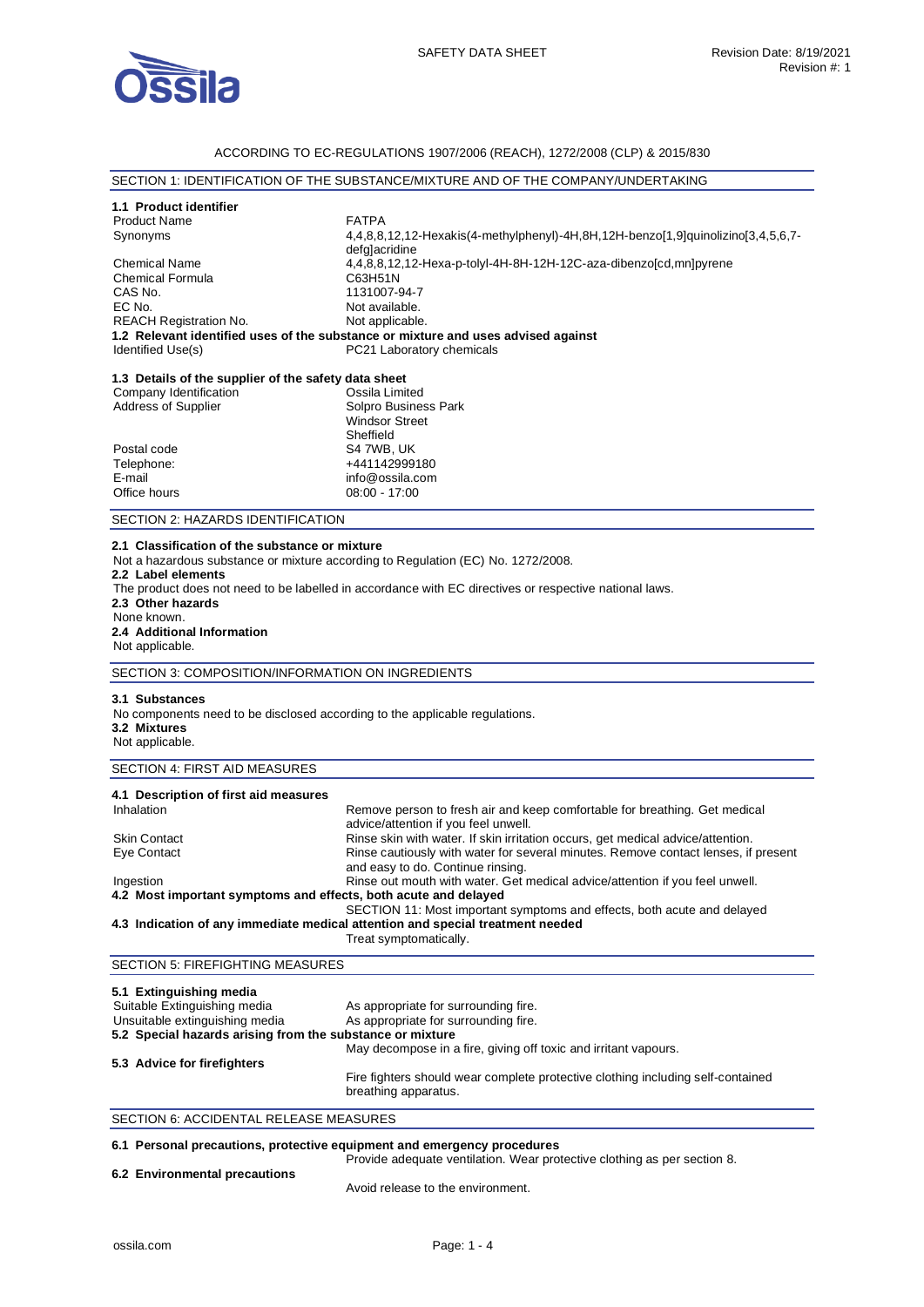

| 6.3 Methods and material for containment and cleaning up  |                                                                  |                                                                                                                                                                                                              |
|-----------------------------------------------------------|------------------------------------------------------------------|--------------------------------------------------------------------------------------------------------------------------------------------------------------------------------------------------------------|
|                                                           |                                                                  | Sweep up spilled substance but avoid making dust. Use vacuum equipment for<br>collecting spilt materials, where practicable. Dispose of contents in accordance with<br>local, state or national legislation. |
|                                                           | 6.4 Reference to other sections                                  | See Also Section 8, 13.                                                                                                                                                                                      |
|                                                           |                                                                  |                                                                                                                                                                                                              |
|                                                           | SECTION 7: HANDLING AND STORAGE                                  |                                                                                                                                                                                                              |
|                                                           | 7.1 Precautions for safe handling                                |                                                                                                                                                                                                              |
|                                                           |                                                                  | Avoid breathing dust/aerosols. Use only in a well-ventilated area. Wear protective<br>clothing as per section 8.                                                                                             |
|                                                           | 7.2 Conditions for safe storage, including any incompatibilities |                                                                                                                                                                                                              |
|                                                           |                                                                  | Store in a well-ventilated place. Keep container tightly closed.                                                                                                                                             |
| Storage temperature                                       |                                                                  | Ambient.                                                                                                                                                                                                     |
| Storage life<br>Incompatible materials                    |                                                                  | Stable under normal conditions Store in the dark.<br>None known.                                                                                                                                             |
| 7.3 Specific end use(s)                                   |                                                                  |                                                                                                                                                                                                              |
|                                                           |                                                                  | Not known. See Section: 1.2.                                                                                                                                                                                 |
|                                                           | SECTION 8: EXPOSURE CONTROLS/PERSONAL PROTECTION                 |                                                                                                                                                                                                              |
| 8.1 Control parameters                                    |                                                                  |                                                                                                                                                                                                              |
|                                                           | 8.1.1 Occupational Exposure Limits                               |                                                                                                                                                                                                              |
|                                                           |                                                                  | No Occupational Exposure Limit assigned.                                                                                                                                                                     |
| 8.2 Exposure controls                                     |                                                                  |                                                                                                                                                                                                              |
|                                                           | 8.2.1. Appropriate engineering controls                          | Ensure adequate ventilation. A washing facility/water for eye and skin cleaning<br>purposes should be present.                                                                                               |
|                                                           | 8.2.2. Personal protection equipment                             |                                                                                                                                                                                                              |
|                                                           | Eye Protection                                                   | Wear eye protection with side protection (EN166).                                                                                                                                                            |
|                                                           | Skin protection                                                  | Wear protective clothing and gloves: Impervious gloves (EN 374).                                                                                                                                             |
|                                                           | Respiratory protection                                           | Normally no personal respiratory protection is necessary.                                                                                                                                                    |
|                                                           | Thermal hazards                                                  | None known.                                                                                                                                                                                                  |
|                                                           |                                                                  | 8.2.3. Environmental Exposure Controls Avoid release to the environment.                                                                                                                                     |
| SECTION 9: PHYSICAL AND CHEMICAL PROPERTIES               |                                                                  |                                                                                                                                                                                                              |
| 0.1 Information on basic physical and chamical properties |                                                                  |                                                                                                                                                                                                              |

| 9.1 Information on basic physical and chemical properties |                                                                   |
|-----------------------------------------------------------|-------------------------------------------------------------------|
| Appearance                                                | Solid powder/crystals                                             |
|                                                           | Colour: White                                                     |
| Odour                                                     | Not known.                                                        |
| Odour threshold                                           | Not known.                                                        |
| рH                                                        | Not known.                                                        |
| Melting point/freezing point                              | Tg = 178 °C (lit.)                                                |
| Initial boiling point and boiling range                   | Not known.                                                        |
| Flash Point                                               | Not known.                                                        |
| Evaporation rate                                          | Not known.                                                        |
| Flammability (solid, gas)                                 | Not known.                                                        |
| Upper/lower flammability or explosive                     | Not known.                                                        |
| limits                                                    |                                                                   |
| Vapour pressure                                           | Not known.                                                        |
| Vapour density                                            | Not known.                                                        |
| Density (g/ml)                                            | Not known.                                                        |
| Relative density                                          | Not known.                                                        |
| Solubility(ies)                                           | Solubility (Water): Not known.                                    |
|                                                           | Solubility (Other): Dichloromethane, chloroform and chlorobenzene |
| Partition coefficient: n-octanol/water                    | Not known.                                                        |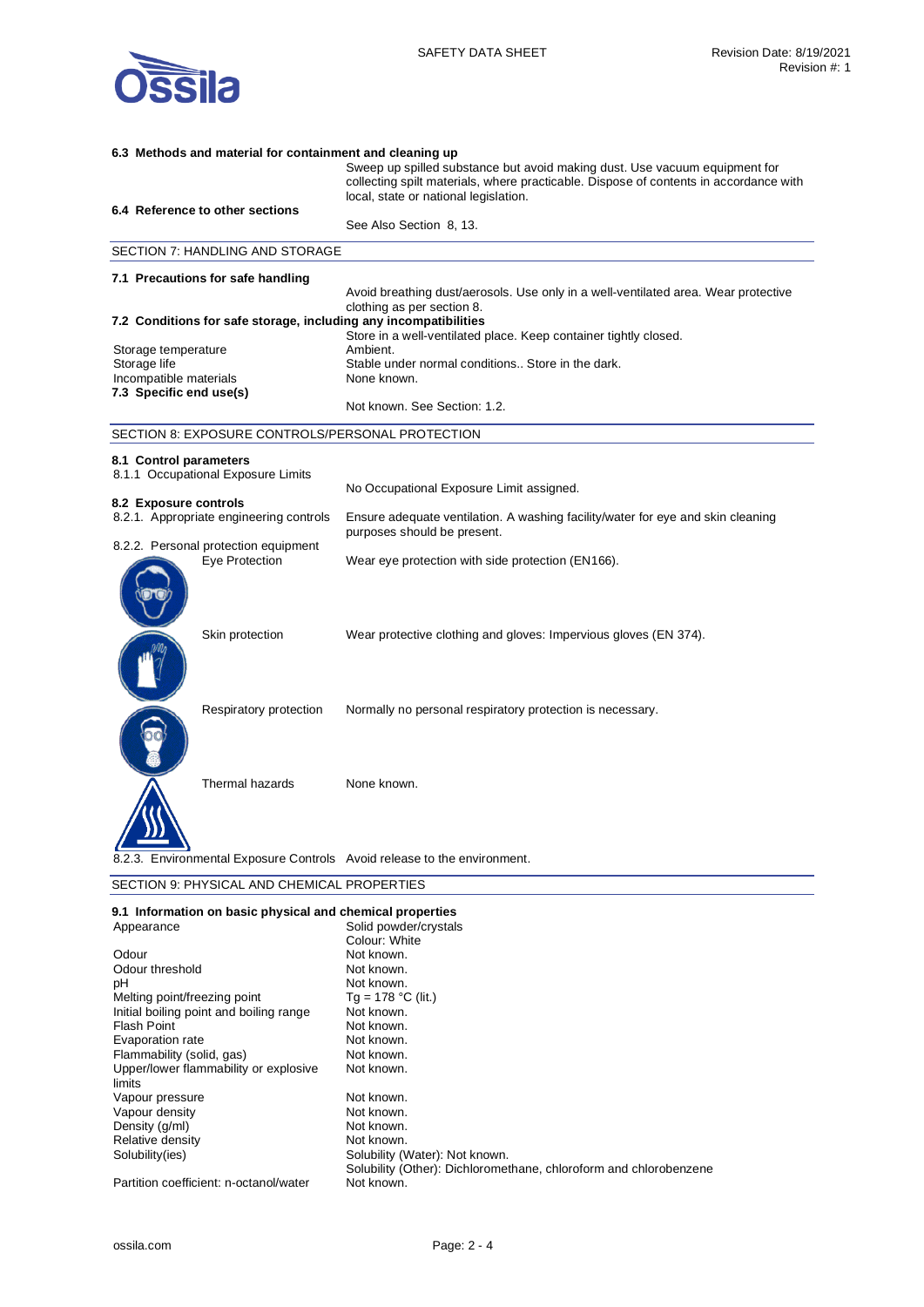

| Auto-ignition temperature<br>Decomposition Temperature (°C)<br>Viscosity<br><b>Explosive properties</b><br>Oxidising properties<br>9.2 Other information | Not known.<br>Not known.<br>Not known.<br>Not known.<br>Not known.<br>None.                                                                                                                                                                                |  |
|----------------------------------------------------------------------------------------------------------------------------------------------------------|------------------------------------------------------------------------------------------------------------------------------------------------------------------------------------------------------------------------------------------------------------|--|
| SECTION 10: STABILITY AND REACTIVITY                                                                                                                     |                                                                                                                                                                                                                                                            |  |
| 10.1 Reactivity                                                                                                                                          |                                                                                                                                                                                                                                                            |  |
|                                                                                                                                                          | None anticipated.                                                                                                                                                                                                                                          |  |
| 10.2 Chemical Stability                                                                                                                                  | Stable under normal conditions.                                                                                                                                                                                                                            |  |
| 10.3 Possibility of hazardous reactions                                                                                                                  |                                                                                                                                                                                                                                                            |  |
|                                                                                                                                                          | Not known.                                                                                                                                                                                                                                                 |  |
| 10.4 Conditions to avoid                                                                                                                                 | Not known.                                                                                                                                                                                                                                                 |  |
| 10.5 Incompatible materials                                                                                                                              |                                                                                                                                                                                                                                                            |  |
|                                                                                                                                                          | Not known.                                                                                                                                                                                                                                                 |  |
| 10.6 Hazardous decomposition products                                                                                                                    | No hazardous decomposition products known.                                                                                                                                                                                                                 |  |
|                                                                                                                                                          |                                                                                                                                                                                                                                                            |  |
| SECTION 11: TOXICOLOGICAL INFORMATION                                                                                                                    |                                                                                                                                                                                                                                                            |  |
| 11.1 Information on toxicological effects                                                                                                                |                                                                                                                                                                                                                                                            |  |
| Acute toxicity - Ingestion                                                                                                                               | Not classified.                                                                                                                                                                                                                                            |  |
| Acute toxicity - Skin Contact                                                                                                                            | Not classified.                                                                                                                                                                                                                                            |  |
| Acute toxicity - Inhalation                                                                                                                              | Not classified.                                                                                                                                                                                                                                            |  |
| Skin corrosion/irritation                                                                                                                                | Not classified.                                                                                                                                                                                                                                            |  |
| Serious eye damage/irritation                                                                                                                            | Not classified.                                                                                                                                                                                                                                            |  |
| Skin sensitization data                                                                                                                                  | Not classified.<br>Not classified.                                                                                                                                                                                                                         |  |
| Respiratory sensitization data<br>Germ cell mutagenicity                                                                                                 | Not classified.                                                                                                                                                                                                                                            |  |
| Carcinogenicity                                                                                                                                          | Not classified.                                                                                                                                                                                                                                            |  |
| Reproductive toxicity                                                                                                                                    | Not classified.                                                                                                                                                                                                                                            |  |
| Lactation                                                                                                                                                | Not classified.                                                                                                                                                                                                                                            |  |
| STOT - single exposure                                                                                                                                   | Not classified.                                                                                                                                                                                                                                            |  |
| STOT - repeated exposure                                                                                                                                 | Not classified.                                                                                                                                                                                                                                            |  |
| Aspiration hazard                                                                                                                                        | Not classified.                                                                                                                                                                                                                                            |  |
| 11.2 Other information                                                                                                                                   |                                                                                                                                                                                                                                                            |  |
|                                                                                                                                                          | Not known.                                                                                                                                                                                                                                                 |  |
| SECTION 12: ECOLOGICAL INFORMATION                                                                                                                       |                                                                                                                                                                                                                                                            |  |
|                                                                                                                                                          |                                                                                                                                                                                                                                                            |  |
| 12.1 Toxicity                                                                                                                                            |                                                                                                                                                                                                                                                            |  |
| Toxicity - Aquatic invertebrates                                                                                                                         | Not known.                                                                                                                                                                                                                                                 |  |
| Toxicity - Fish                                                                                                                                          | Not known.                                                                                                                                                                                                                                                 |  |
| Toxicity - Algae<br>Toxicity - Sediment Compartment                                                                                                      | Not known.<br>Not classified.                                                                                                                                                                                                                              |  |
| <b>Toxicity - Terrestrial Compartment</b>                                                                                                                | Not classified.                                                                                                                                                                                                                                            |  |
| 12.2 Persistence and Degradation                                                                                                                         |                                                                                                                                                                                                                                                            |  |
|                                                                                                                                                          | Not known.                                                                                                                                                                                                                                                 |  |
| 12.3 Bioaccumulative potential                                                                                                                           |                                                                                                                                                                                                                                                            |  |
|                                                                                                                                                          | Not known.                                                                                                                                                                                                                                                 |  |
| 12.4 Mobility in soil                                                                                                                                    |                                                                                                                                                                                                                                                            |  |
| 12.5 Results of PBT and vPvB assessment                                                                                                                  | Not known.                                                                                                                                                                                                                                                 |  |
|                                                                                                                                                          | Not known.                                                                                                                                                                                                                                                 |  |
| 12.6 Other adverse effects                                                                                                                               |                                                                                                                                                                                                                                                            |  |
|                                                                                                                                                          | Not known.                                                                                                                                                                                                                                                 |  |
| SECTION 13: DISPOSAL CONSIDERATIONS                                                                                                                      |                                                                                                                                                                                                                                                            |  |
|                                                                                                                                                          |                                                                                                                                                                                                                                                            |  |
| 13.1 Waste treatment methods                                                                                                                             |                                                                                                                                                                                                                                                            |  |
|                                                                                                                                                          | Dispose of contents in accordance with local, state or national legislation. Recycle<br>only completely emptied packaging. Normal disposal is via incineration operated by<br>an accredited disposal contractor. Send to a licensed recycler, reclaimer or |  |

Disposal should be in accordance with local, state or national legislation.

incinerator.